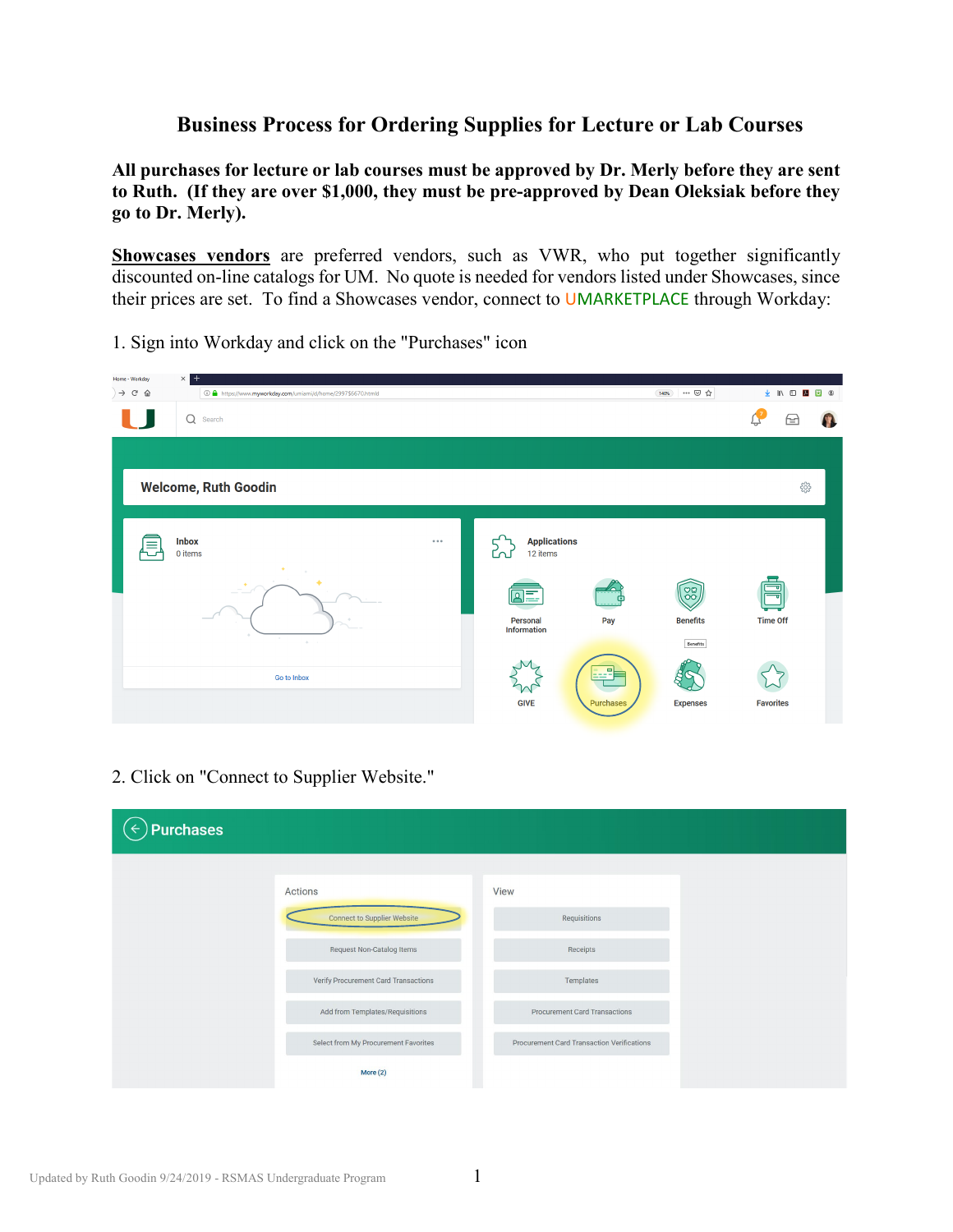## 3. Click the "OK" button.

| <b>Connect to Supplier Website</b>                     |          |  |  |
|--------------------------------------------------------|----------|--|--|
| $\times$ 200 Academy<br>Company $\star$                | $\equiv$ |  |  |
| <b>Requester <math>\star \times</math> Ruth Goodin</b> | 這        |  |  |
| Currency $\star \times$ USD                            | 三        |  |  |
|                                                        |          |  |  |
|                                                        |          |  |  |
|                                                        |          |  |  |
|                                                        |          |  |  |
|                                                        |          |  |  |
|                                                        |          |  |  |
|                                                        |          |  |  |
| OK<br>Cancel                                           |          |  |  |

4. Click the "Connect" button to be connected to UMARKETPLACE.

| <b>Connect to Supplier Website</b> |                           |                       |                 |                                                                              |                                 | ⊠<br>Ð<br>Ĕ.           |
|------------------------------------|---------------------------|-----------------------|-----------------|------------------------------------------------------------------------------|---------------------------------|------------------------|
| 200 Academy<br>Company             |                           |                       |                 |                                                                              | Requester<br><b>Ruth Goodin</b> | Currency<br><b>USD</b> |
| Supplier Websites 1 item           |                           |                       |                 |                                                                              |                                 | 図言団凸                   |
| Logo                               | <b>Supplier Link Name</b> | <b>Multi-Supplier</b> | <b>Supplier</b> | <b>Description</b>                                                           |                                 |                        |
| U<br>Μ<br><b>MIAMI</b>             | <b>UMARKETPLACE</b>       | Yes                   |                 | <b>Clicking "Connect" will take</b><br><b>Connect</b><br>you to UMARKETPLACE |                                 |                        |

5. Please see UM's "Showcases" vendors copied from UMARKETPLACE below. You will click on a particular vendor's icon to be taken to their catalog.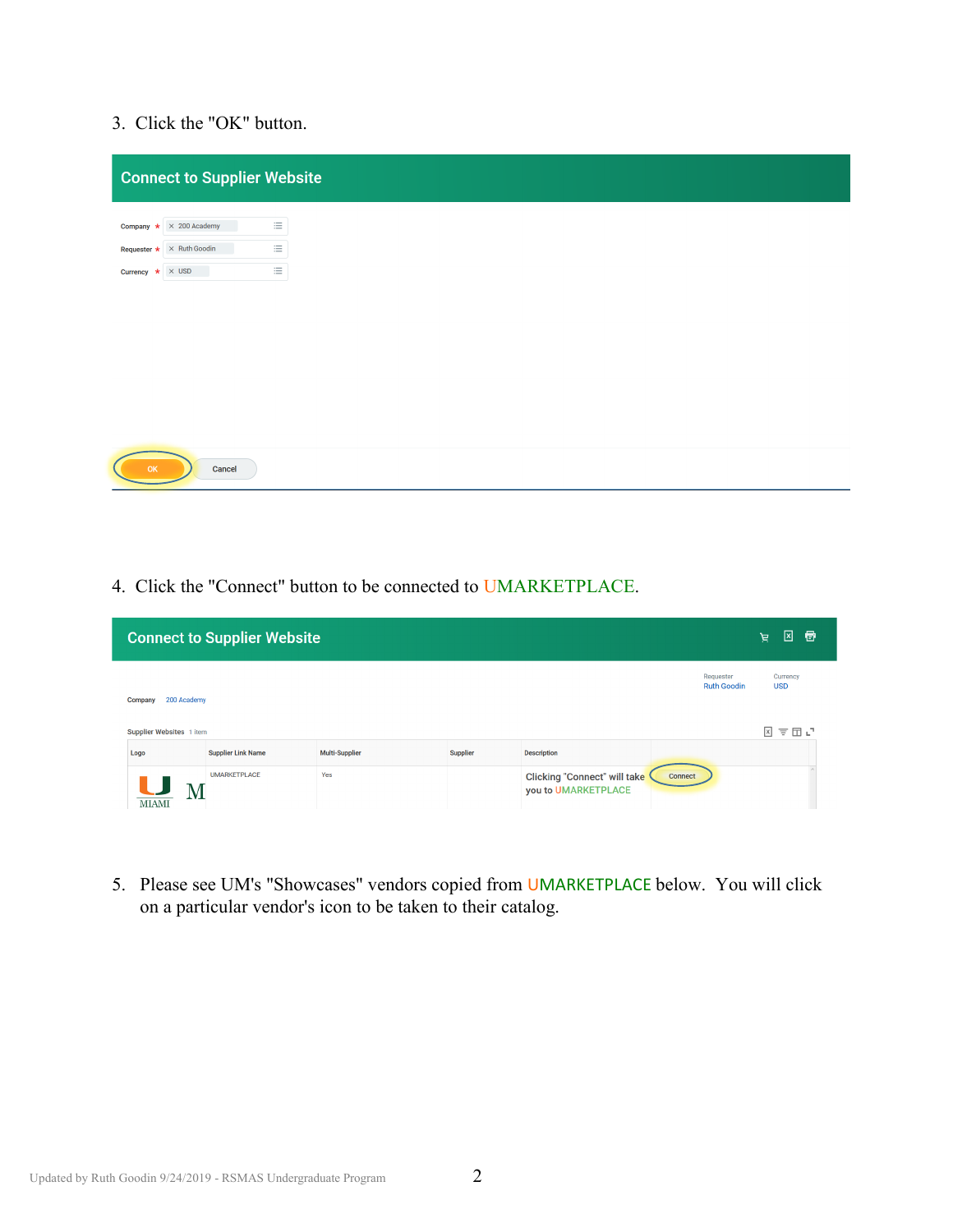

## **Showcases** ø. **Medical/Lab Supplies** ş. v M **CAROLINA Agilent VWR BIO RAD** abcam **IDT SenScript** eppendorf horizon Dharmacon HENRY SCHEIN® Genesee Scientific  $\bullet\bullet\bullet\bullet\bullet$ ThermoFisher<br>SCIENTIFIC<br>formerly Life **MSK PRS**  $\bullet\bullet\bullet\bullet\bullet$ 0 MEDLINE ..... Promega **QIAGEN** SANTA CRUZ Thomas<sub></sub> **THORLARS**  $\sum$ **Roche** MA-ALDRICH **RAININ** Waters **Airgas** ▶ Fisher<br>Scientific **WIDSCI** (F) THE SCIENCE OF PerkinElmer' et eurofins<br>We mwglopei **DENVILLE** Cell Signaling **BioLegend**® 擊 illumına<sup>®</sup> mwgjoperon **SCIENTIFIC INC.**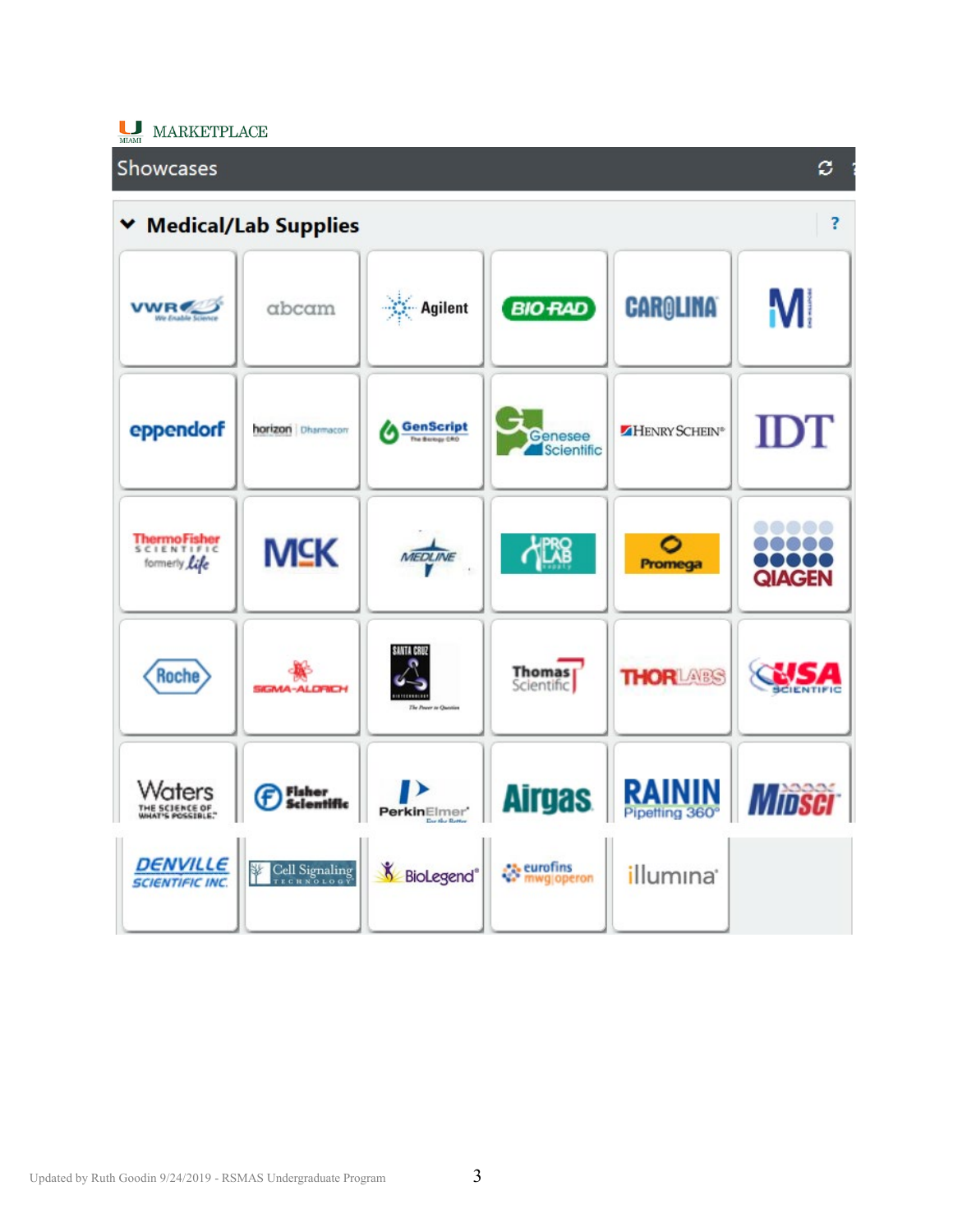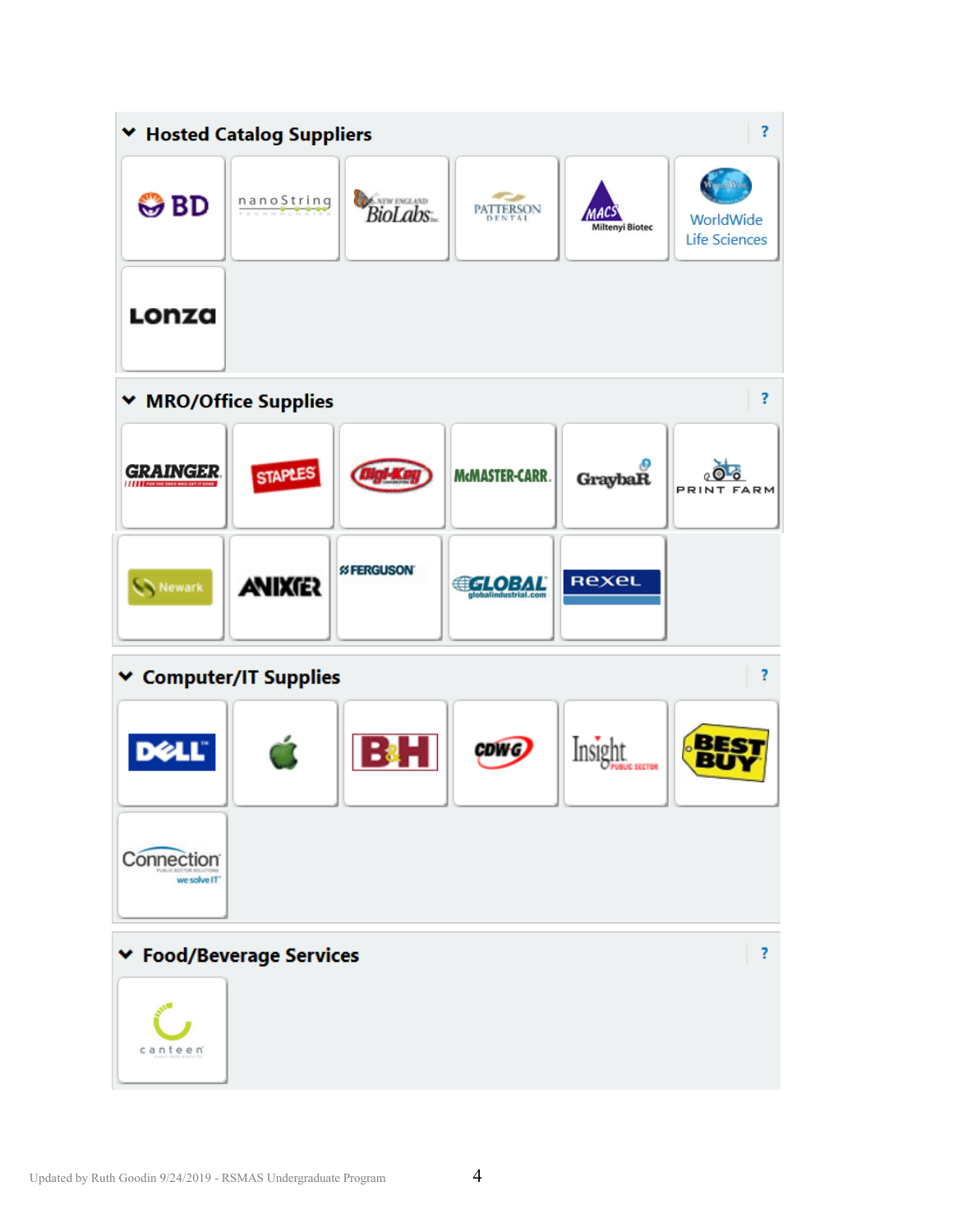1. Find the item(s) you would like to order on-line (or in a catalog). Although we recommend using Showcases vendors you may use a non-Showcases vendor. UM has many nonshowcases vendors who are UM-authorized vendors.

Notes:

- If you order from anyone other than a "Showcases" vendor, **you will need to contact the vendor and get a quote** before your order may be placed. This includes approved vendors.
- Try to choose a vendor already approved by UM. To see if a vendor has been approved, go to Workday. Next to the magnifying glass at the top left of the screen, type "Find Suppliers," and press Enter. Click on the "Find Suppliers" link. In the first box, next to "Supplier," type the name of the supplier you would like to use (e.g., non-Showcases vendor "Forestry Suppliers Inc."), and press Enter. If the desired vendor appears, it is an authorized vendor, and if it doesn't, it is not.
- If a vendor is not an authorized vendor, they are required to apply and be approved as vendors by the UM purchasing department. This process will delay the placing of any order by at least 2-3 weeks. If the item is only available from an unauthorized vendor, please let us know the vendor name on the request form and the justification of why buying the item(s) from this vendor is necessary so that we can contact them and see if they can be vendorized. They will probably not be a Showcases vendor and you will have to obtain a quote from them every time you request a purchase order. We strongly encourage the use of approved UM vendors whenever possible.
- 2. To request supplies, please fill out the **Order Request Form for Lecture or Lab Courses** (below) and email to Dr. Merly, or, if over \$1,000, to Dean Oleksiak. Please be sure to explain the **business purpose**. Be sure to include a **screen shot or a link** that you cut and paste into the email which shows the item(s) you would like to order. This needs to include a **picture** (if no picture is available, please indicate that in your email), the **vendor's name**, the **vendor's catalog number**, the **quantity**, the **unit** (each, pack, dozen, etc.), the **size**, the **cost of each item**, and a **total cost**.
- 3. Any purchases for a course or a lab require a **syllabus**. **Please attach a recent, up-to-date syllabus** to the order form for the course(s) you are requesting supplies for.
- 4. Dr. Merly will determine if an item is already in stock, whether the Program needs more or less of a specific item, or if orders can be consolidated, before the request goes any further. If approved with or without any changes, Dr. Merly will then forward the email to Ruth with a Cc: to Dean Oleksiak so the order may be placed.
- 5. When Ruth orders the item(s), she will let you know your order was placed.